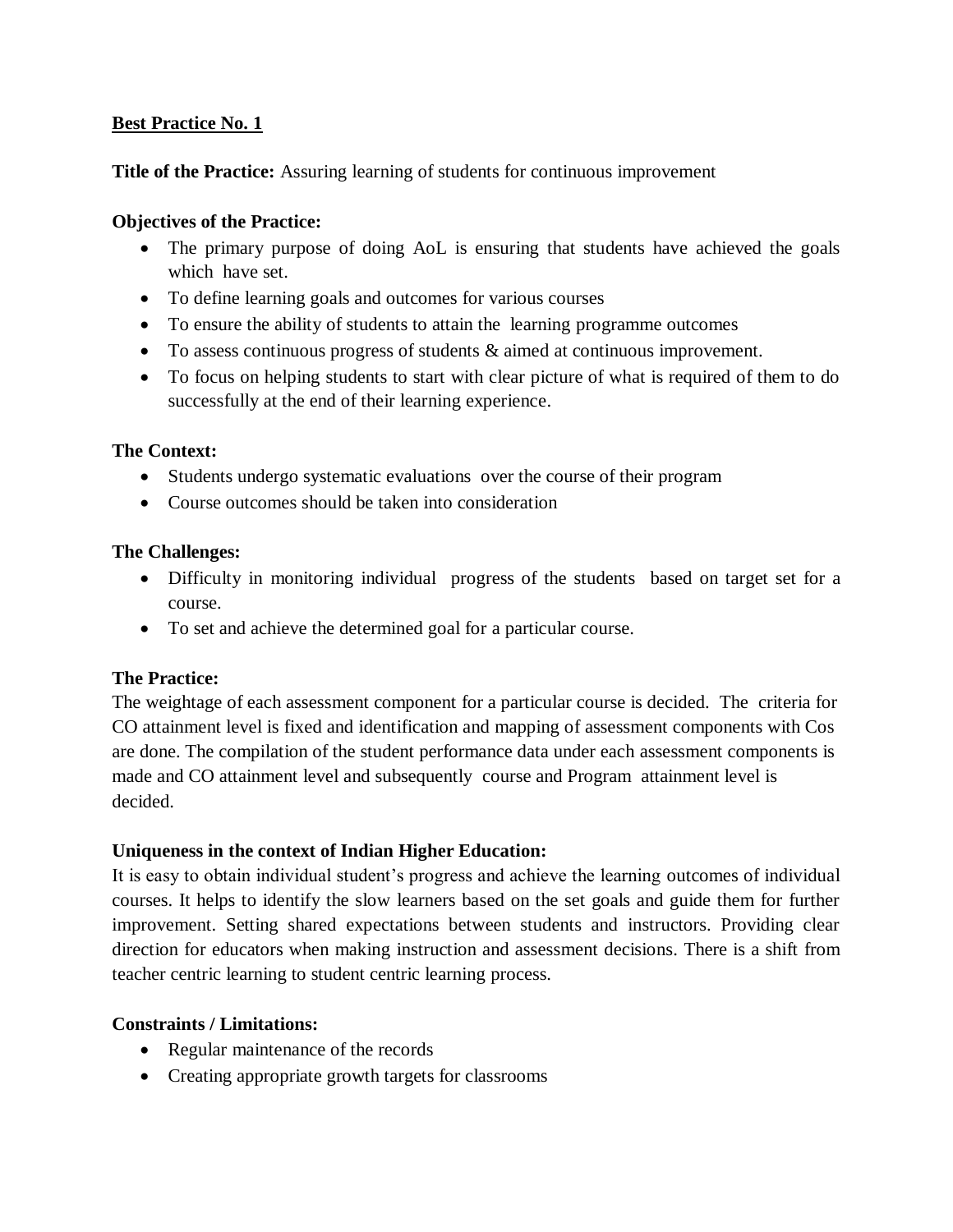# **Evidence of Success:**

Better understanding imparted on individual student performance. The improvement can be made based on attainment analysis for next year.

# **Problems Encountered and Resources required:**

- Dependence on computers/devices otherwise lengthy.
- Complex process in terms of organizing the curriculum, instructions and assessment to make sure the learning ultimately happens.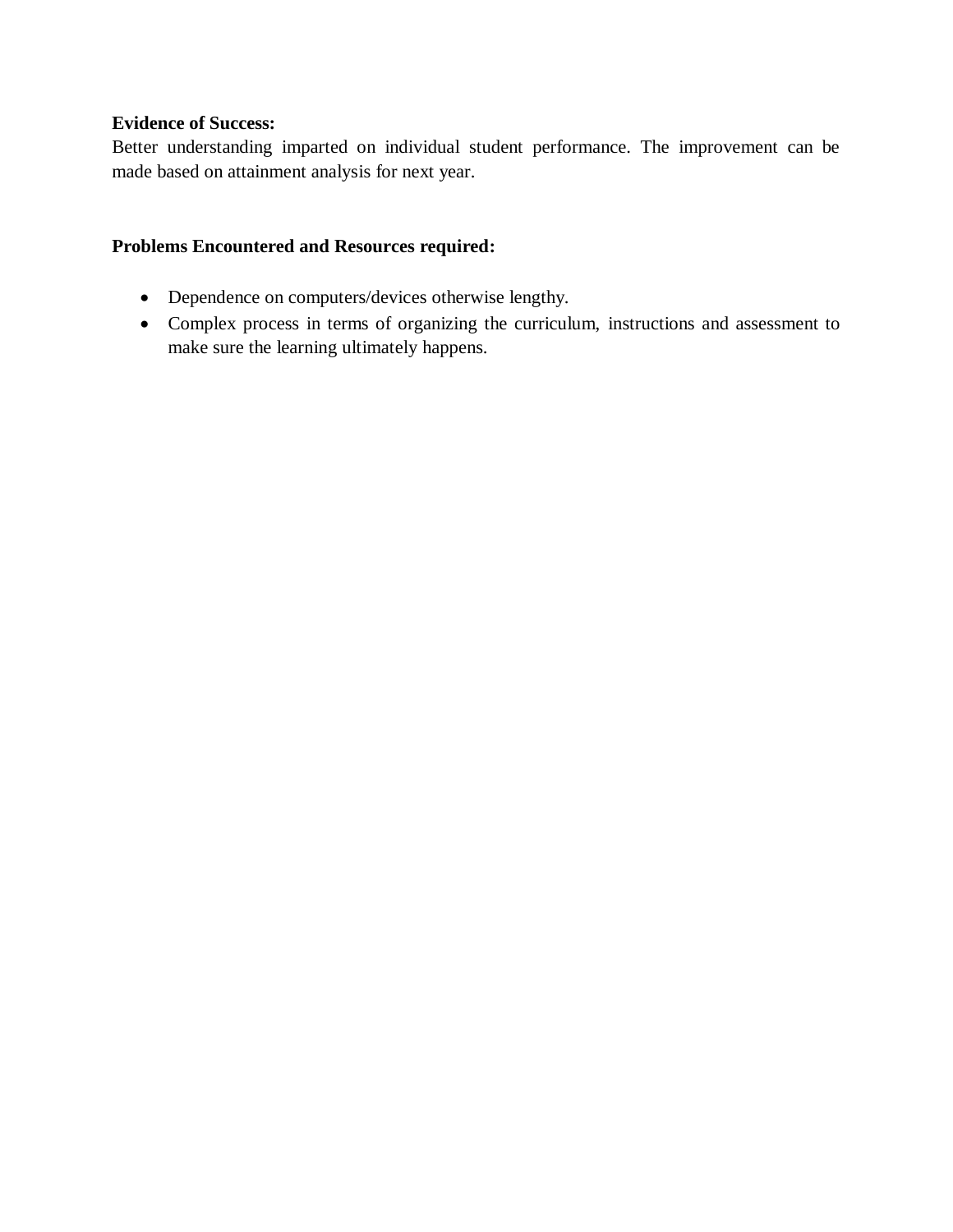# **Best Practice No. 2**

# **Title of the Practice: Initiated Establishment of Student Research Cell**

## **Objectives of the Practice:**

- 1. To offer a forum for identifying and deliberating on multi-disciplinary problem(s)
- 2. To help students understand the nuances of research, develop an attitude for research and encourage right questioning
- 3. To help students identify a research problem and write a correct problem definition.
- 4. To encourage and facilitate students to compete in national and international events, organized by reputed institutions / organizations
- 5. To create a chain of UG/PG/PhD students to build and sustain progressive research environment.
- 6. To help students to develop analytical and decision making skills.

## **The Context:**

The motive behind the initiative of establishing a Student Research Cell (SRC) is to develop and boost research capability at UG/PG level, by creating a conducive environment through a chain of facilitators / mentors and to promote multi-disciplinary research among students

#### **The Challenges:**

- 1. To motivate students for research oriented projects in highly competitive professional environment.
- 2. To engage UG students in research projects (over and above the curriculum), which requires extra time and has unclear outcomes.
- 3. To identify students with research aptitude.

# **The Practice:**

The Student Research Cell functions as a facilitator, a link between the  $UG - PG - PhD$  scholars within the discipline and inter-discipline too. The functions of the cell are as follows:

- 1. To conduct seminars /workshops/ lecture series etc. for creating awareness and developing research skills
- 2. To promote research oriented reading and writing skills
- 3. To integrate various disciplines, available resources on campus and improve connect with the industry
- 4. To support and facilitate participation in various national and international technical events.
- 5. To facilitate networking among peers
- 6. To identify research mentors for research groups
- 7. To build a conducive research environment
- 8. To create awareness and facilitate IPR generation

# **Uniqueness in the context of Indian Higher Education:**